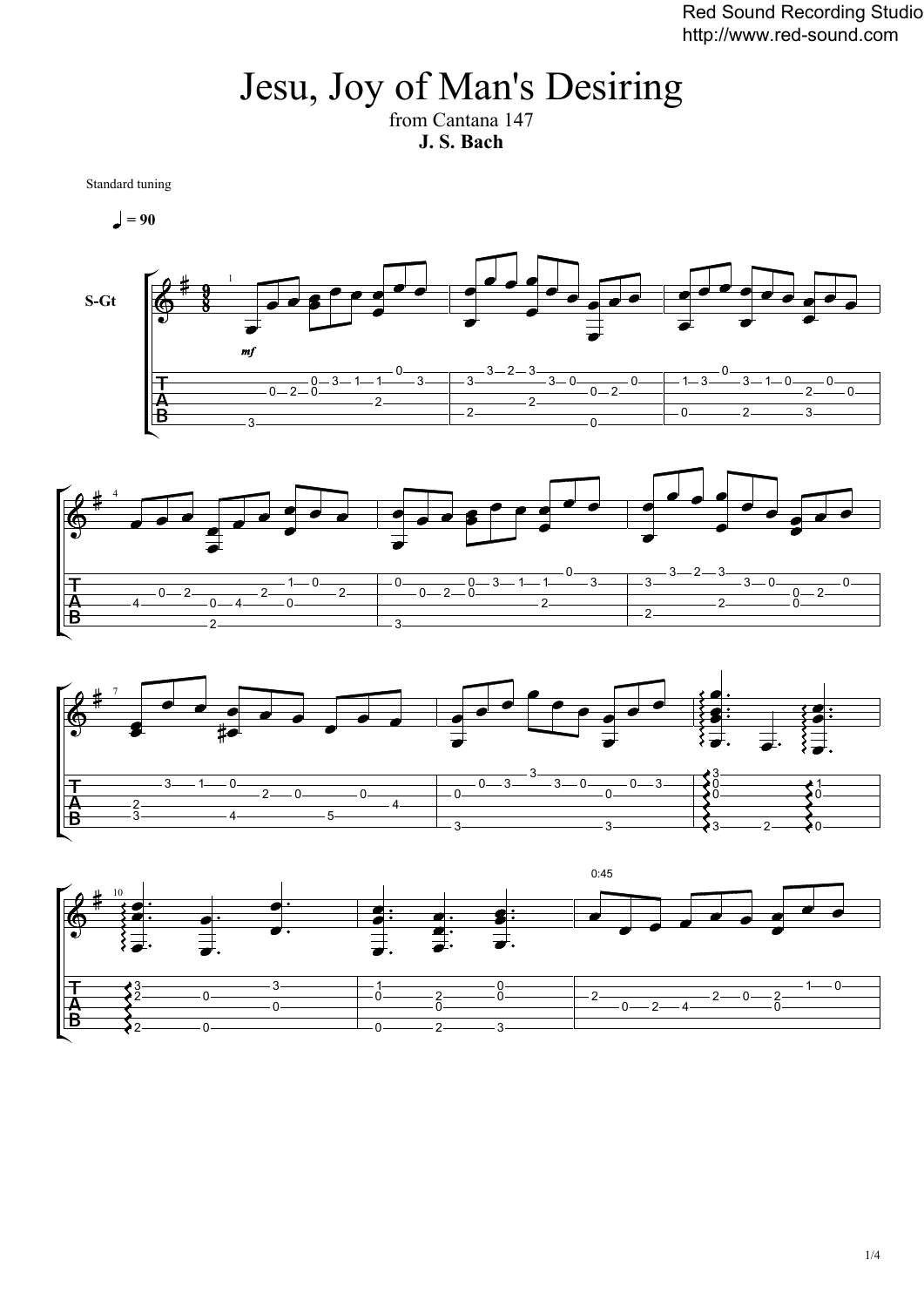Red Sound Recording Studio http://www.red-sound.com









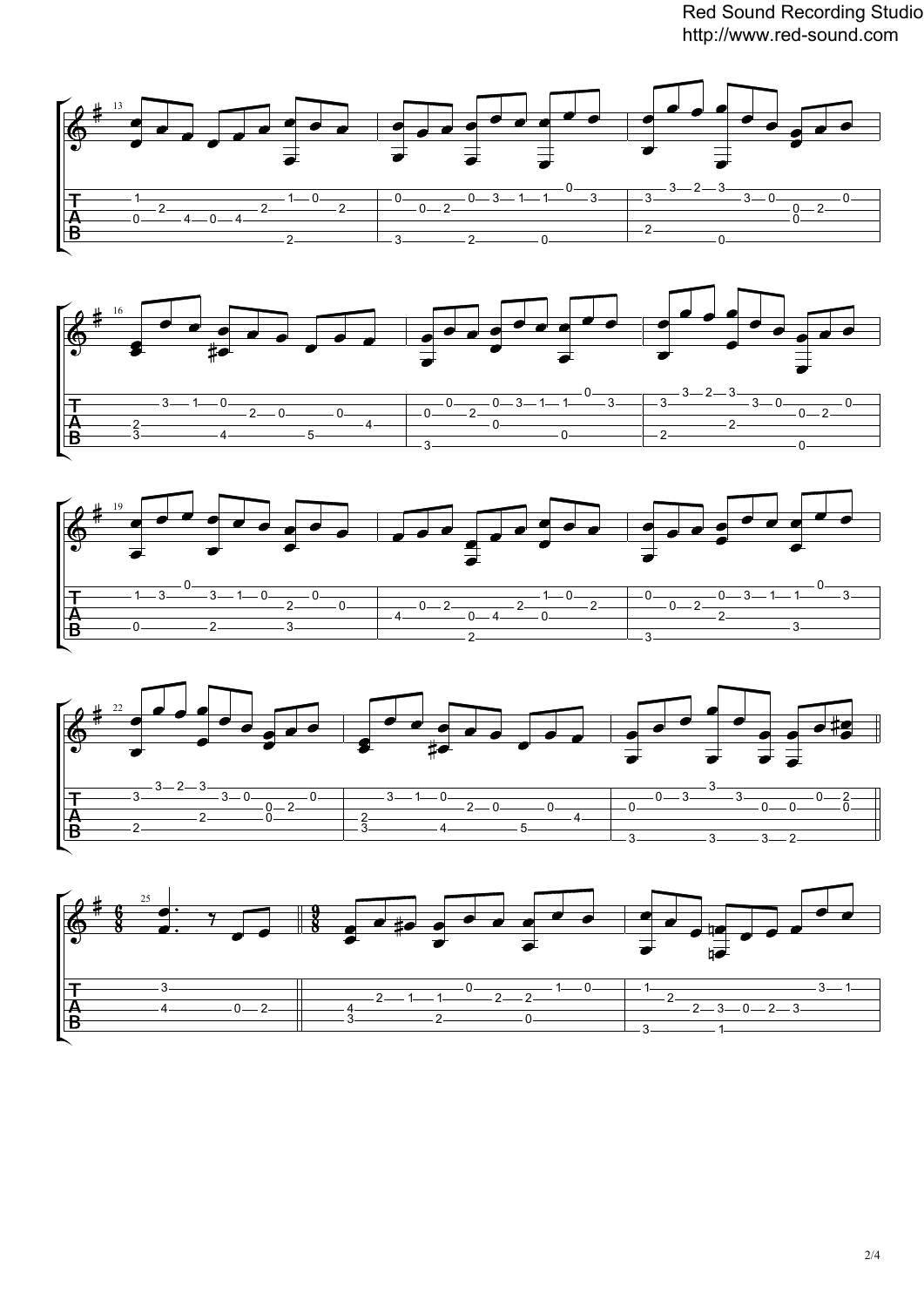Red Sound Recording Studio http://www.red-sound.com